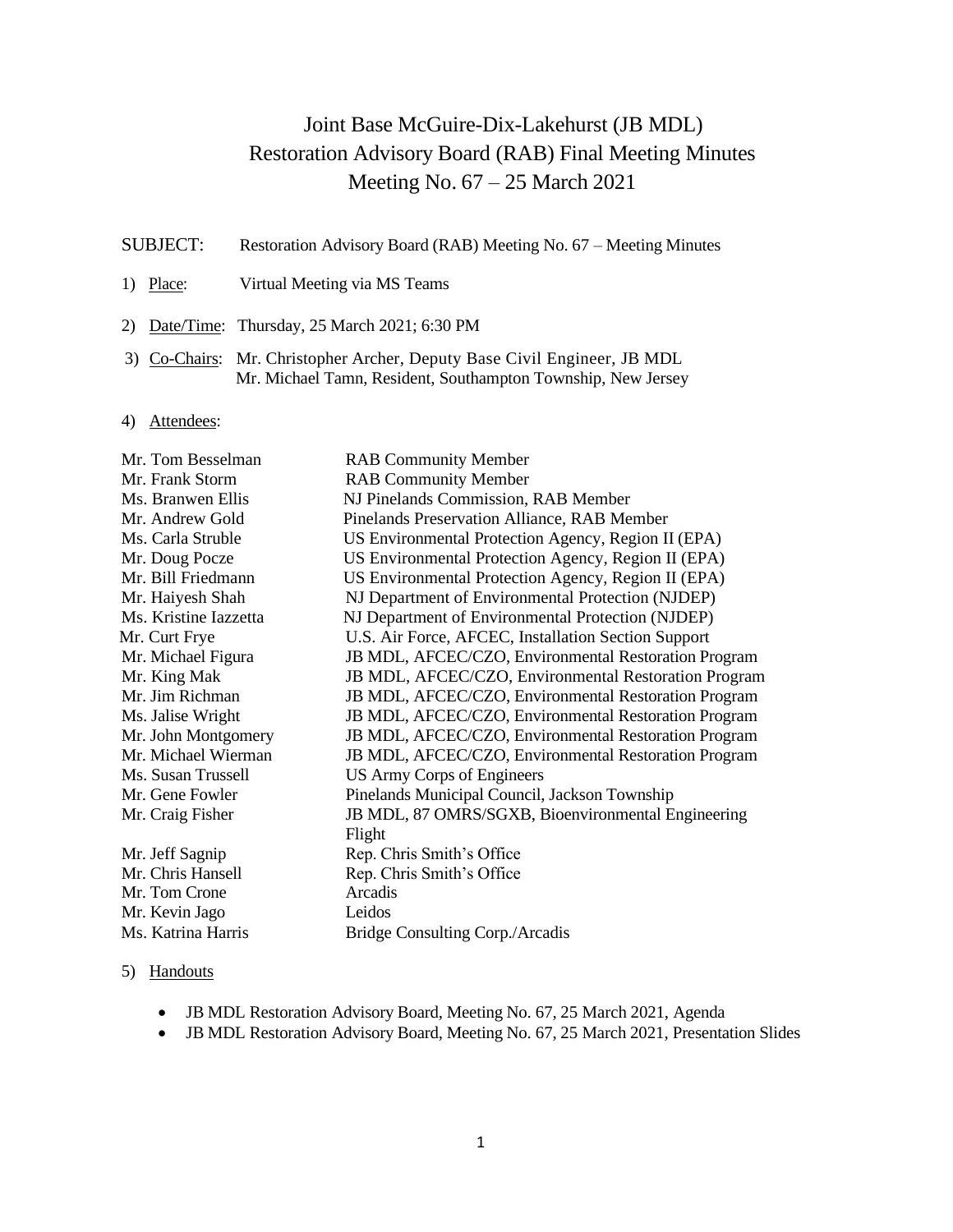## 6) Call to Order:

The meeting was called to order by Mr. Christopher Archer, Deputy Base Civil Engineer, JB MDL. He welcomed everyone and thanked everyone for attending the second virtual meeting of the RAB in fiscal year 2021.

## 7) Minutes of Previous Meeting and Review of Agenda Items:

Mr. Michael Tamn, RAB Community Co-Chair, asked for any comments on the minutes from the December 3, 2020 meeting. A motion was made, seconded, and passed to approve the minutes.

Mr. Jim Richman noted the meeting was being recorded for purposes of preparing the minutes.

Mr. Richman reviewed two action items from the last meeting.

Mr. Richman said Mr. Tamn had asked for more information about the 1970 plane crash on the McGuire approach and the potential use of AFFF. Mr. Richman noted Mr. King Mak had provided newspaper articles at a previous meeting. Mr. Richman said discussions had recently been held with the base historian who confirmed the C-130 crash on October 10, 1970; no details regarding the use of foam or AFFF were mentioned in the newspaper articles. Mr. Richman noted follow-up was also conducted with the McGuire Fire Chief who confirmed AFFF was not used at the crash due to the date of the incident; if foam were used it would have been a protein-based product per the military specification (MILSPEC) before AFFF was issued in 1969 and authorized in 1970. Mr. Richman said existing foam supplies would likely have been in use in October 1970. Mr. Richman explained that protein-based foam contains no fluorocarbon surfactants, which are found in PFOS/PFOA and is produced from naturally-occurring hydrolyzed proteins combined with foam stabilizers bactericides, corrosion inhibitors, and other additives. Mr. Richman displayed photos of the newspaper articles (PowerPoint slides #4 and 5).

Mr. Richman noted the second action item was a question by Mr. Andrew Gold about obtaining a copy of the PFOS Remedial Investigation contract to understand the scope of work. Mr. Richman reviewed the scope of the Phase I Remedial Investigation which includes 21 validated sites with a few unvalidated sites not included in the current scope of work. Mr. Richman explained the scope of work is developed by the Air Force and then given to the Army Corps of Engineers to develop the Performance Work Statement. He explained the scope of work includes a programmatic Quality Assurance Project Plan and Facility-Specific Field Sampling Plans; these plans will be made available to the public in the Administrative Record when they are finalized.

Mr. Richman reviewed the key Performance Work Statement Objectives:

- Delineate the nature and extent of PFAS in all on- and off-base media (soil, groundwater, surface water, and sediment);
- Determine the source strength of residual soil in unsaturated soil at release areas;
- Identify exposure pathways to receptors; and,
- Develop a Conceptual Site Model.

Mr. Richman noted base-specific draft Remedial Investigation Reports are due within 48 months of contract award which was September 2020. He added this scope of work does not include a Risk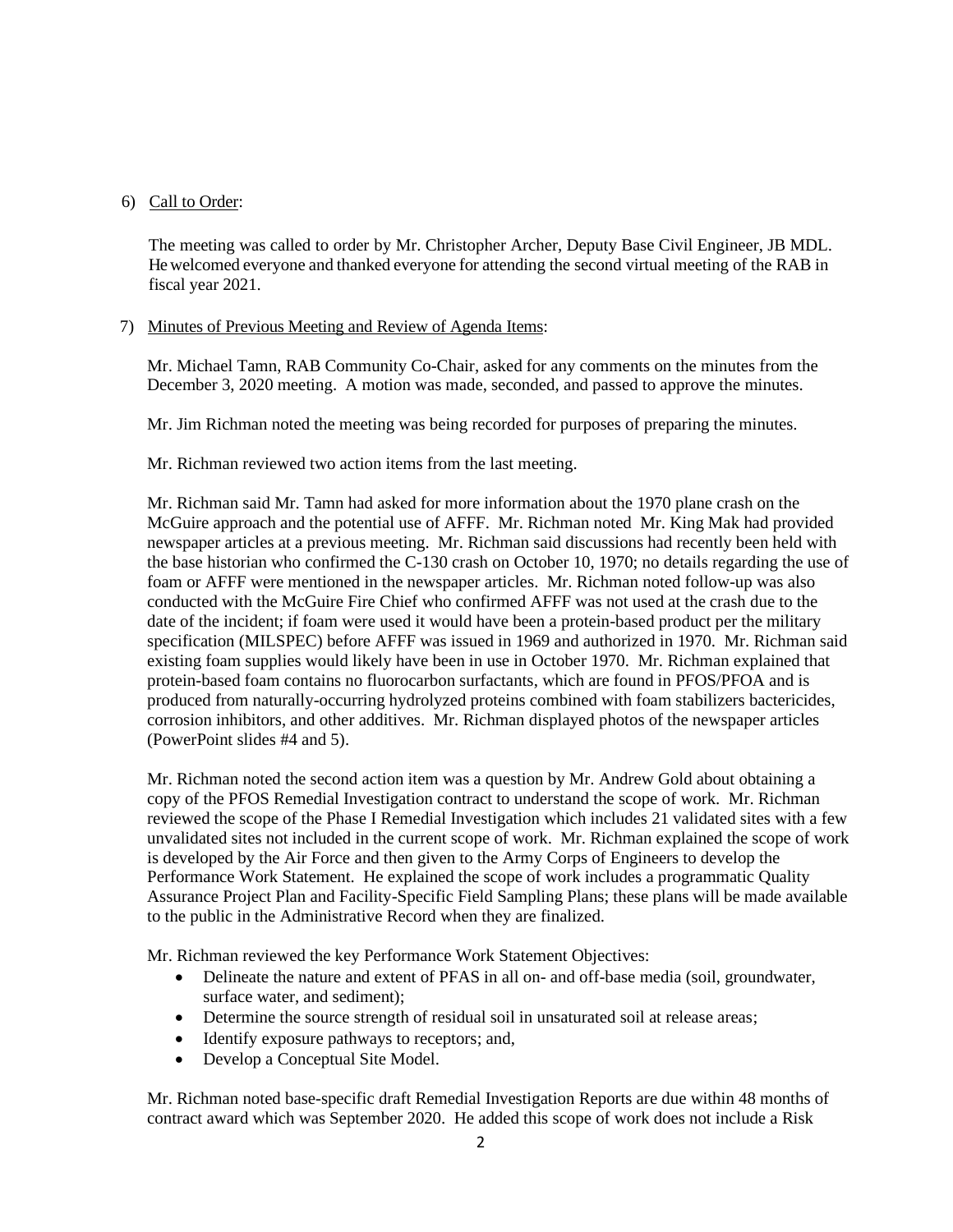Assessment which will be part of a future contract for a Phase II Remedial Investigation.

Mr. Richman displayed aerial photographs showing the McGuire PFAS Sites including one unvalidated site, the Fort Dix PFAS Sites which includes three unvalidated sites, and the Lakehurst PFAS Sites.

Mr. Richman reviewed a list of project stakeholders/document reviewers, in addition to the JBMDL Environmental Restoration Program, who are providing oversight and ensuring objectives are met.

Mr. Richman discussed the legal aspects of obtaining contract acquisition documents through a Freedom of Information Act request and noted a contractor can redact any proprietary information.

Mr. Gold stated he appreciated the information and asked about the process of validating sites. Mr. Richman explained the Air Force requires the base to go through a process as part of the Preliminary Assessment/Site Inspection to meet certain thresholds for a site to be validated. Mr. Richman said the first threshold was whether preliminary sampling results exceeded EPA's health-based advisory level. He explained the next threshold was whether there is a continuing source issue; these sites have been held back until the Air Force takes additional actions such as engineering controls. Mr. Gold asked what would be a continuing source since AFFF is being phased out. Mr. Richman noted the current AFFF has a very small PFOA concentration so there could still be a current release as it moves through the waste water treatment system to the land application area and golf course. Mr. Richman said the base is still working with the Air Force to get all the sites validated and included in the current contract.

Mr. Storm asked if the manufacturer of the AFFF has any liability for the remediation. Mr. Richman responded that he is aware of this type of litigation, but the base is not currently involved in such litigation.

Mr. Tamn asked for information about EPA's health-advisory level and impacts from exposure to AFFF. Mr. Doug Pocze of EPA advised the Agency for Toxic Substances and Disease Registry has fact sheets about PFAS; he noted there are also ongoing studies but EPA is using 70 parts per trillion as the current standard. Mr. Pocze advised EPA could provide websites with more information. Mr. Curt Frye mentioned there had been handouts at previous RAB meetings, and the base will see if there are any updates and distribute these handouts. (PowerPoint slides #6-10).

## 8) Performance-Based Remediation Contract Update:

Mr. Tom Crone, Deputy Project Manager for Arcadis, reviewed a list of topics to be covered in his presentation.

a) Site LF019 Time Critical Removal Action (PowerPoint slides #14-26)

Mr. Crone first discussed the progress at Site LF019, Landfill No. 5, (part of McGuire Operable Unit 3) where a time critical removal action is underway. He explained a time critical removal action is allowed under the Comprehensive Environmental Response, Compensation, and Liability Act of 1980 (CERCLA) to remove hazardous substances that pose an immediate risk to human health, safety, or the environment. He said at Site LF019 there is a disposal area within the landfill where 106 millimeter recoilless rifle rounds were observed during a topographic study; only this immediate hazards was addressed during the time critical removal action.

Mr. Crone reviewed the project objectives which are to remove material potentially presenting an explosive hazard (MPPEH) from the slope; confirm removal of MPPEH through metal detector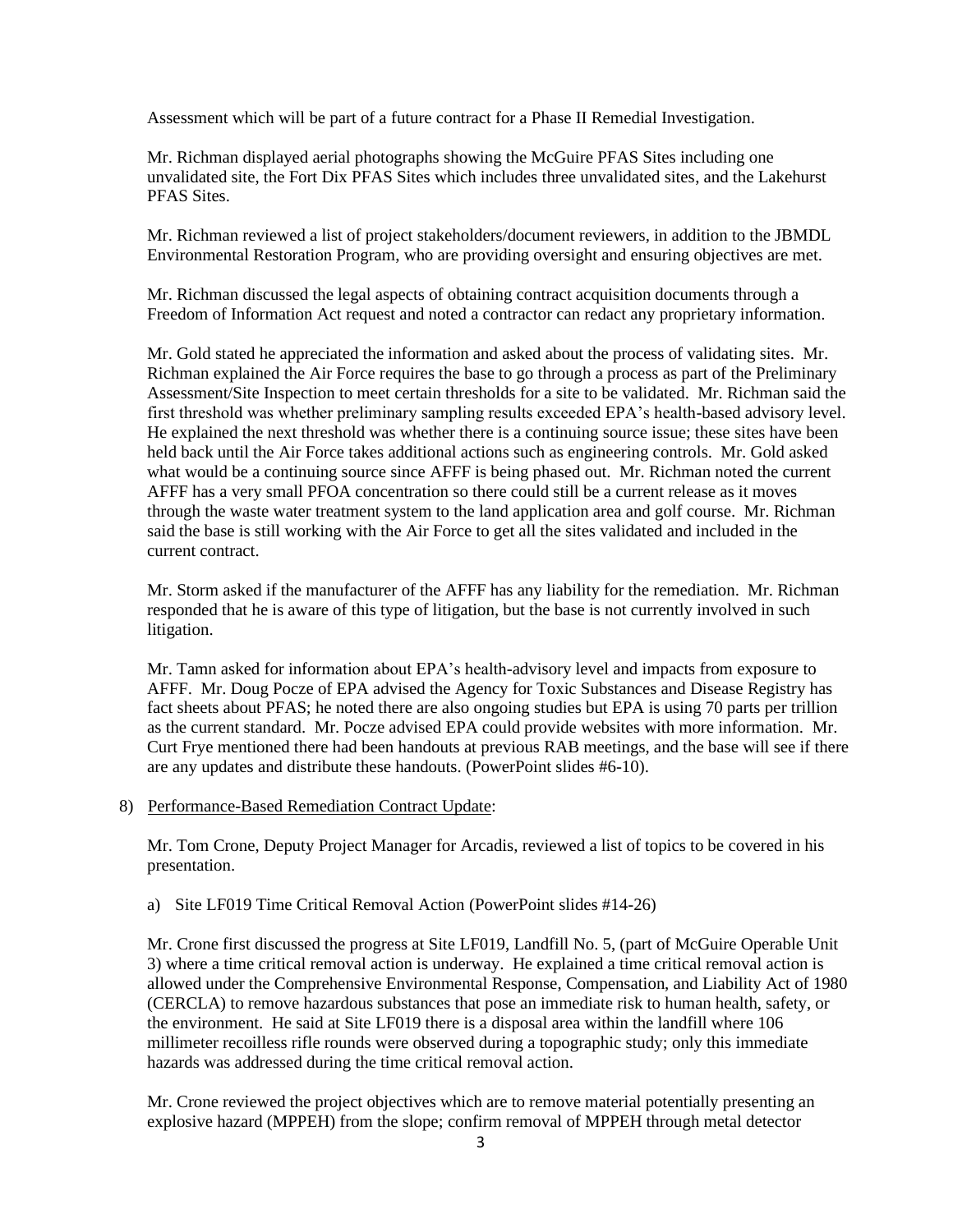response; inspect and destroy (if needed) MPPEH on site via detonation; containerize, secure, and dispose of all material documented as safe (MDAS); and, prepare a Site-Specific Final Report to document the action.

Mr. Crone showed photos of the site location and the location of the cartridge casings, as well as a photo of the casings.

Mr. Crone advised that since the last meeting, the three-week field effort was completed in February 2021. He noted more than 500 items were encountered, and 723 items were removed. He explained not all the items could be removed due to the overall number and site conditions (frozen ground and coverings of ice and snow) which presented a safety hazard. He continued explaining that the action will be resumed in the summer of 2021. Mr. Crone said once the action is completed, it will allow for the LF019 Record of Decision to advance in the signature process and the landfill to be capped.

Mr. Crone reviewed the on-site activities which began with the mobilization of unexploded ordnance technicians who then inspected each item to determine if safe to move, processed and classified each item, and ensured the items were securely stored until de-militarized and recycled. Mr. Crone noted no on-site demolition operations were required thus far, although the team was prepared for this possibility, and all 723 items were recycled. He noted there were no unexpected finds/conditions encountered, with the items appearing to have been dumped down the slope many years ago and became covered with leaf litter and soil. He advised some non-munition metallic debris was found such as a steel tank and car bumper. Mr. Crone stated an estimated 1,500 to 2,000 items remain.

Mr. Crone showed photographs from the three-week field effort.

Mr. Crone summarized Phase 2 of the removal action which will include remobilizing this summer with a similar team and larger equipment (excavator), removal of all remaining items, demolition and disposal as needed, confirmation of removal of MPPEH through metal detector response, munition constituent sampling, soil backfill and site restoration, and preparation of an After Action Report.

b) McGuire National Priorities List Sites (begins on PowerPoint slide #30)

Mr. Crone next discussed the McGuire National Priorities List Sites which have been divided into nine Operable Units (OU). Mr. Crone advised OUs 1-8 are included in Arcadis' contract and would be discussed tonight. Mr. Crone noted additional site history and information is contained on the slides for reference. He reviewed the sites included in each of the OUs:

- OU-1 Three sites (primarily former landfills--northern part of the Base)
- OU-2 Nine sites (primarily former maintenance areas--on the Base)
- OU-3 Four sites (primarily former landfills--eastern end of the Base)
- OU-4 One site (active bulk fuel storage tanks--center of the Base)
- OU-5 Three sites (various activities--center of the Base)
- OU-6 One consolidated site (aircraft operations--aircraft apron)
- OU-7 Four sites (former maintenance operations--western part of Base)
- OU-8 Six sites (former operations--on the airfield itself)
- OU-9 Military Munitions Response Program Sites
- (i) OU1: At the Record of Decision phase of the CERCLA process with the Air Force circulating the Record of Decision for signature. The Remedial Design is underway, and the Remedial Action is planned for the summer/fall of 2021. The Remedial Action includes enhanced soil covers with land use controls and long-term monitoring at LF003 and LF004 and land use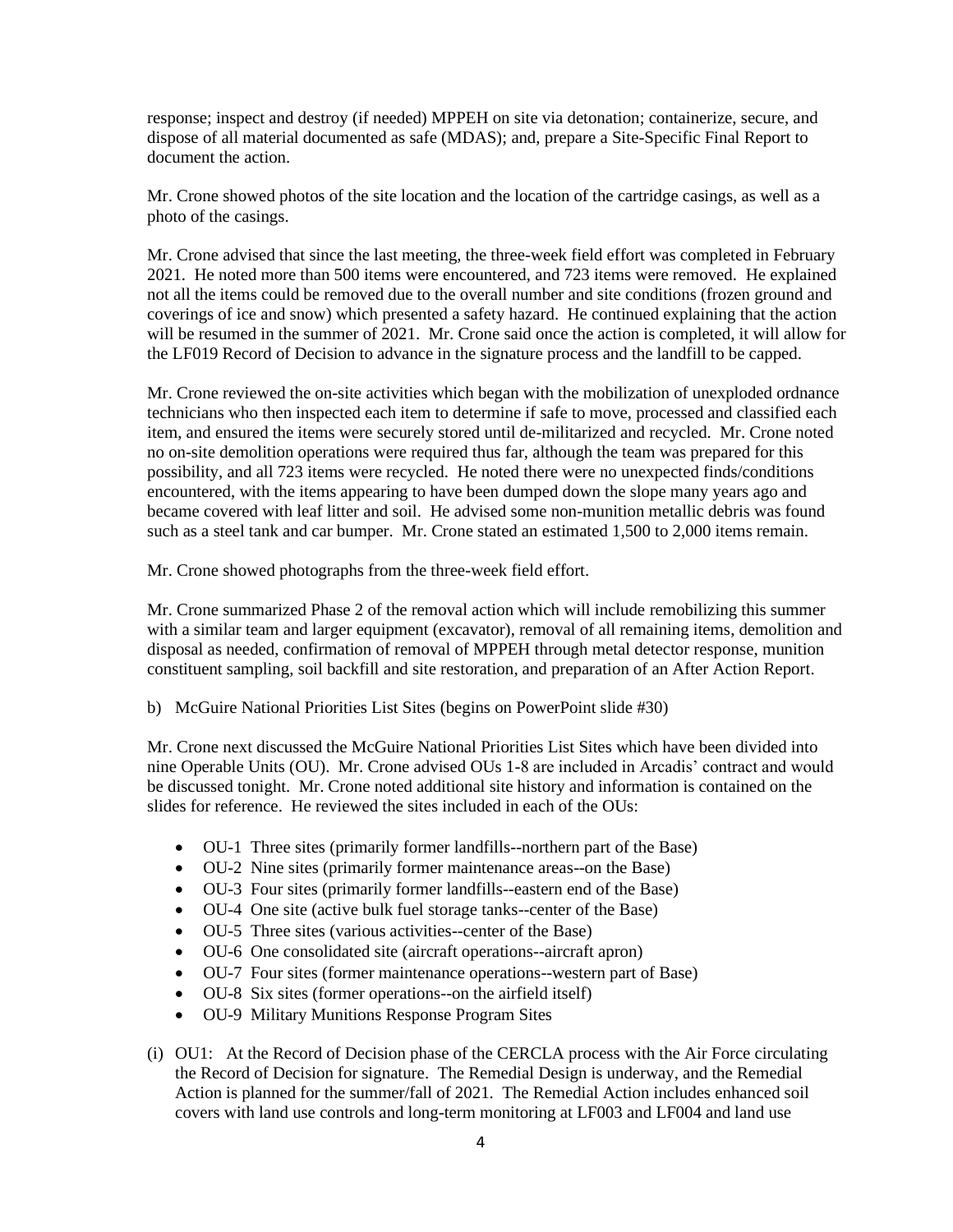controls at ST007.

- (ii) OU2: At the Feasibility Study phase of the CERCLA process. The Feasibility Study which evaluates potential alternatives is under regulatory review, and a Proposed Plan is planned for release for public comment in fiscal year (FY) 2021, followed by a Record of Decision in FY2022. Remedies likely to be proposed at the nine sites include excavation of soils to residential standards, in-situ chemical oxidation injections, directed groundwater recirculation, monitored natural attenuation, multi-phase extraction, passive light non-aqueous phase liquid recovery, air sparge/soil vapor extraction, land use controls, and long-term monitoring.
- (iii) OU3: At the Remedial Design phase of the CERCLA process, with the Remedial Design being reviewed by the Air Force. Implementation of the remedy is planned for the summer/fall of 2021 and includes two foot thick soil caps over the landfills, land use controls, groundwater institutional controls, and long-term monitoring of groundwater and surface water, and PCBimpacted soil hotspot removals.
- (iv) OU4: At the Record of Decision phase of the CERCLA process, with a signed Record of Decision planned for FY21, followed by Remedial Design and then implementation of the remedy in FY2022. The preferred alternative is natural source zone depletion, non-aqueous phase liquid skimming, mass removal optimization, long-term monitoring, and land use controls.
- (v) OU5: At the Proposed Plan phase of the CERCLA process, with a Proposed Plan to be released for public review anticipated in the summer of 2021; the Proposed Plan is currently under review by the regulators. The remedy likely to be proposed is monitored natural attenuation for solvents with land use controls, removal of pesticide-impacted soils, and no further action at one site.
- (vi) OU6: At the Feasibility Study phase of the CERCLA process, with the Feasibility Study currently under regulatory review. A Proposed Plan is planned for the fall/winter of 2021. The draft Feasibility Study rates a combination of in-situ chemical oxidation, monitored natural attenuation, and land use controls as the best alternative.
- (vii) OU7 and OU8: At the Feasibility Study phase of the CERCLA process, with the Feasibility Studies under Air Force review. A Proposed Plan is planned for FY22.

Mr. Tamn stated the length of time mentioned for some of the remedies ranges from 38 to 50 years; he asked if the cost of such long remedies is taken into consideration. Mr. Crone responded that the Proposed Plan will contain the timeframes and associated costs for each alternative. He noted once a remedy is implemented, CERCLA requires reviews at least every five years to ensure the remedies are on track and protective.

(c) McGuire State Led Sites (PowerPoint slides #90-92)

Mr. Crone displayed an aerial photograph showing the location of the active sites. He reviewed a chart showing 23 sites have been completed to date, leaving seven active sites. Mr. Crone stated ongoing active remediation was underway at five sites, monitored natural attenuation ongoing at one site, and one site being prepared for closure this year.

(d) Dix State Led Sites (PowerPoint slides #93-95)

Mr. Crone displayed an aerial photograph showing the location of the active sites. He reviewed a chart showing 12 sites have been completed to date, leaving eight active sites. Mr. Crone reviewed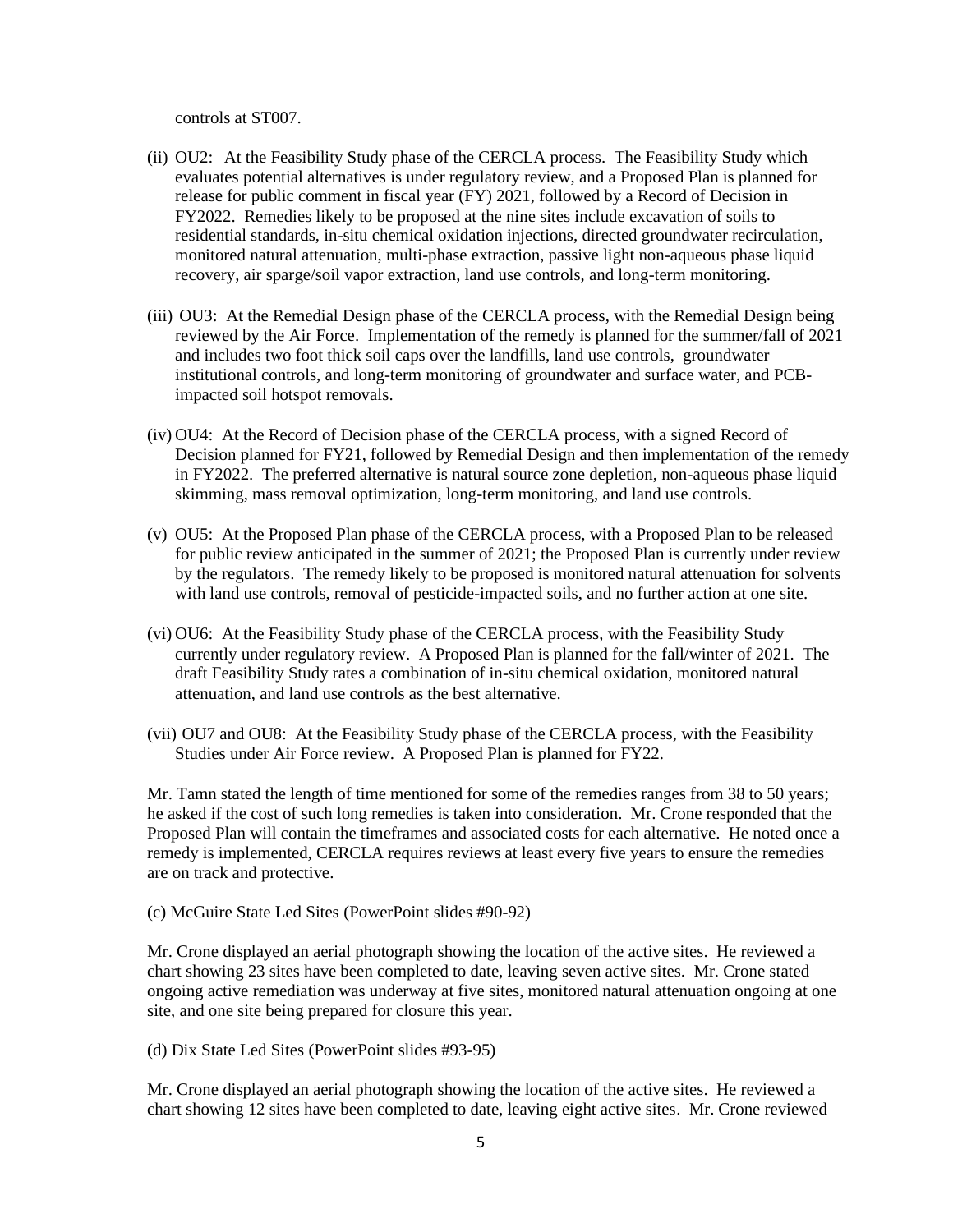the remediation underway at six of the sites, with two sites being prepared for closure this year.

(e) Lakehurst Sites (PowerPoint slides #96-103)

Mr. Crone noted a detailed update of the Lakehurst Sites had been given at the August 2020 meeting. He stated the air sparge/soil vapor extraction systems at Areas A/B/C continue to operate well, and ongoing optimizations (injection of powder activated carbon) are delivering positive results. Mr. Crone reviewed activities at Areas D, I/J, K and noted concentrations in the groundwater continue to decrease. He advised at Area H the treatment system was shut down two years ago for the Plume Stability Study, and the plume appears stable. Mr. Crone noted a report is under preparation detailing the two-year study.

(f) Site Closures Achieved Through the Performance Based Remediation Contract

Mr. Crone displayed a list of site closures achieved through the performance based remediation contract and the total of sites closed to date, noting that 33 sites have been closed at McGuire, 51 at Dix, and 35 at Lakehurst.

Mr. Archer said Mr. Crone had done a fantastic job getting through a lengthy presentation and presenting the information in an articulate manner that was easy to understand. Mr. Archer said he was also impressed with the amount of work Arcadis had accomplished by year seven of a ten year contract. He noted the Air Force would be meeting with the regulators to discuss how to advance work over the next three years to get as much remedial work in place before the end of the contract. Mr. Archer stated that perhaps this discussion could be summarized at the next RAB meeting.

### 9) RAB and Public Comments:

Mr. Tamn asked about the drainage system from McGuire and confirmation that it ends in North Run; he asked if that is correct, whether the groundwater contamination would end up in North Run. Mr. Richman responded that McGuire has two large drainage systems to North Run and to South Run, with North Run being much smaller. Mr. Richman said a few sites that Mr. Crone had discussed would flow into North Run. He noted there is a groundwater divide between North Run and South Run (between TU13 and TU03). Mr. Tamn asked how recently the surface water had been sampled in North Run and South Run. Mr. Richman responded that he would have to check on the dates, but those surface water bodies have been sampled as part of the Remedial Investigations. He noted the PFAS Site Inspection also included surface water sampling. Mr. Richman stated the Drinking Water Protection Study is a very large, comprehensive document which identifies groundwater flow across the base and will be used as part of the PFAS investigations moving forward. Mr. Richman said with the possible exception of North Run, surface water contamination has been confined to the base. He explained than when the remedies for OU1 and OU3 are implemented later this year, the North Run surface water will be sampled routinely as part of the long-term monitoring program.

Mr. Gold referenced the natural gas pipeline being constructed close to the base. He said over the past year, there have been several inadvertent returns where drilling fluid escaped underground and moved into streams and a nearby residence. Mr. Gold asked if the base has looked at how these incidents might impact environmental issues at the base such as exacerbating groundwater contamination. Mr. Richman said he is aware of the pipeline construction, but not aware of some of the information discussed by Mr. Gold. Mr. Richman said he has not been notified of any concerns, but he will look into the issue and discuss at the next RAB meeting.

Mr. Tamn asked about the timing for an update to the Community Involvement Plan and noted the